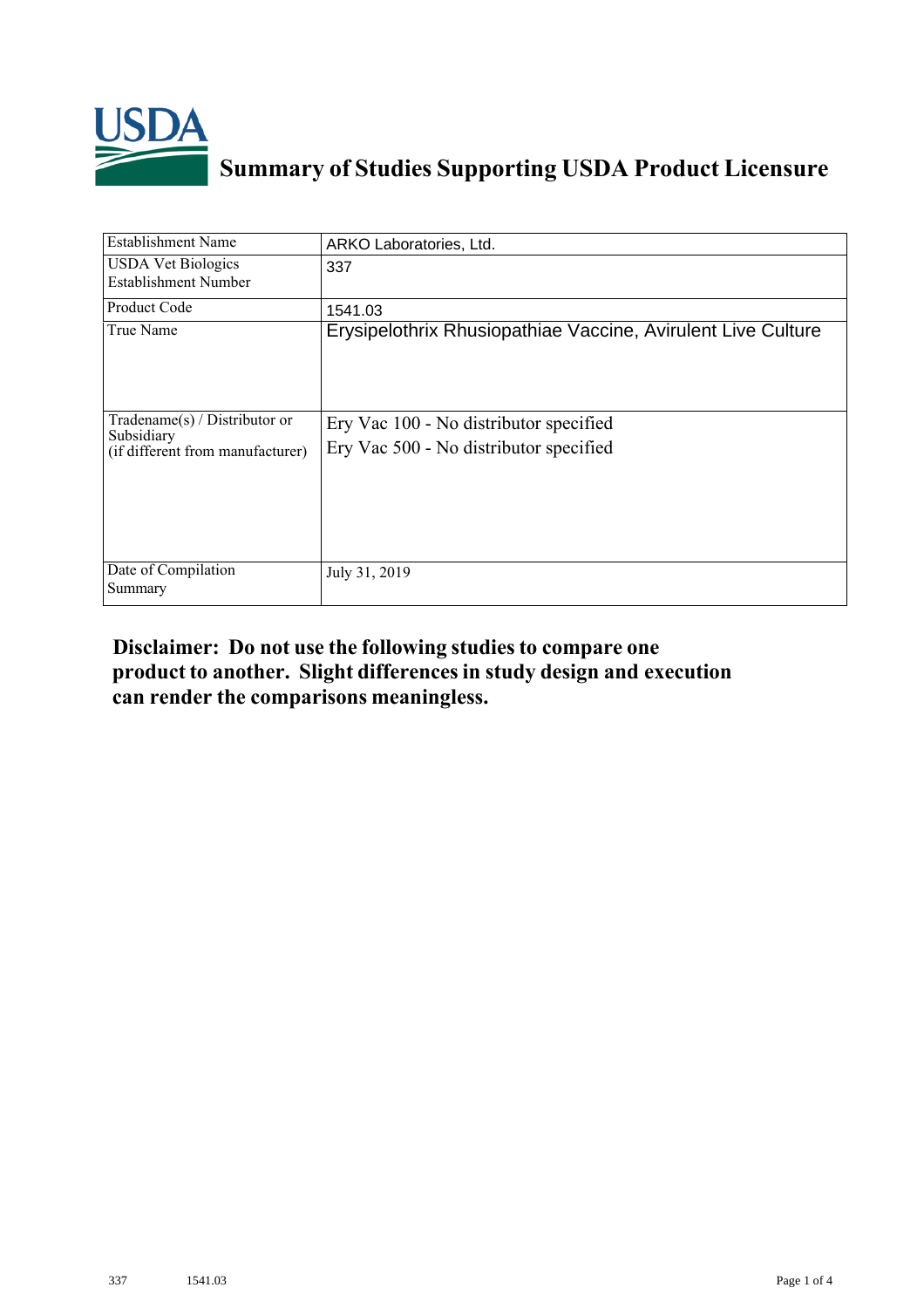| <b>Study Type</b>              | Efficacy                                                                                                                                                                                     |
|--------------------------------|----------------------------------------------------------------------------------------------------------------------------------------------------------------------------------------------|
|                                |                                                                                                                                                                                              |
| <b>Pertaining to</b>           | Erysipelas rhusiopathiae                                                                                                                                                                     |
| <b>Study Purpose</b>           | Efficacy against E. rhusiopathiae                                                                                                                                                            |
| <b>Product Administration</b>  |                                                                                                                                                                                              |
| <b>Study Animals</b>           | Swine                                                                                                                                                                                        |
| <b>Challenge Description</b>   |                                                                                                                                                                                              |
| <b>Interval observed after</b> |                                                                                                                                                                                              |
| challenge                      |                                                                                                                                                                                              |
| <b>Results</b>                 | Study data were evaluated by USDA-APHIS prior to product<br>licensure and met regulatory standards for acceptance at the time<br>of submission. Study data, however, are no longer available |
| <b>USDA Approval Date</b>      | January 05, 1996                                                                                                                                                                             |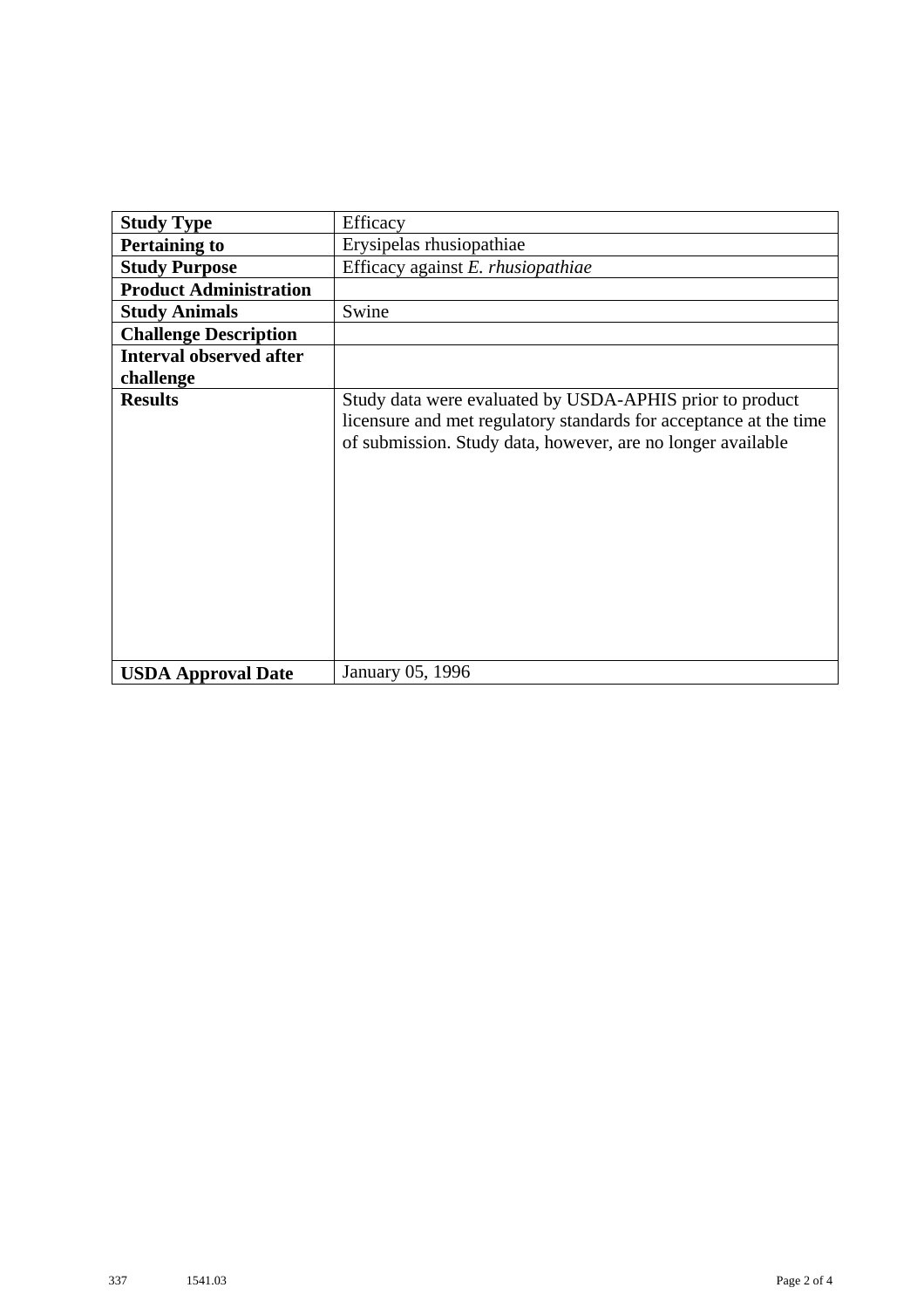| <b>Study Type</b>              | Efficacy                                                                                                                                                                                     |
|--------------------------------|----------------------------------------------------------------------------------------------------------------------------------------------------------------------------------------------|
| <b>Pertaining to</b>           | Erysipelas rhusiopathiae                                                                                                                                                                     |
| <b>Study Purpose</b>           | Efficacy against E. rhusiopathiae                                                                                                                                                            |
| <b>Product Administration</b>  |                                                                                                                                                                                              |
| <b>Study Animals</b>           | Swine                                                                                                                                                                                        |
| <b>Challenge Description</b>   |                                                                                                                                                                                              |
| <b>Interval observed after</b> |                                                                                                                                                                                              |
| challenge                      |                                                                                                                                                                                              |
| <b>Results</b>                 | Study data were evaluated by USDA-APHIS prior to product<br>licensure and met regulatory standards for acceptance at the time<br>of submission. Study data, however, are no longer available |
| <b>USDA Approval Date</b>      | April 29, 2003                                                                                                                                                                               |